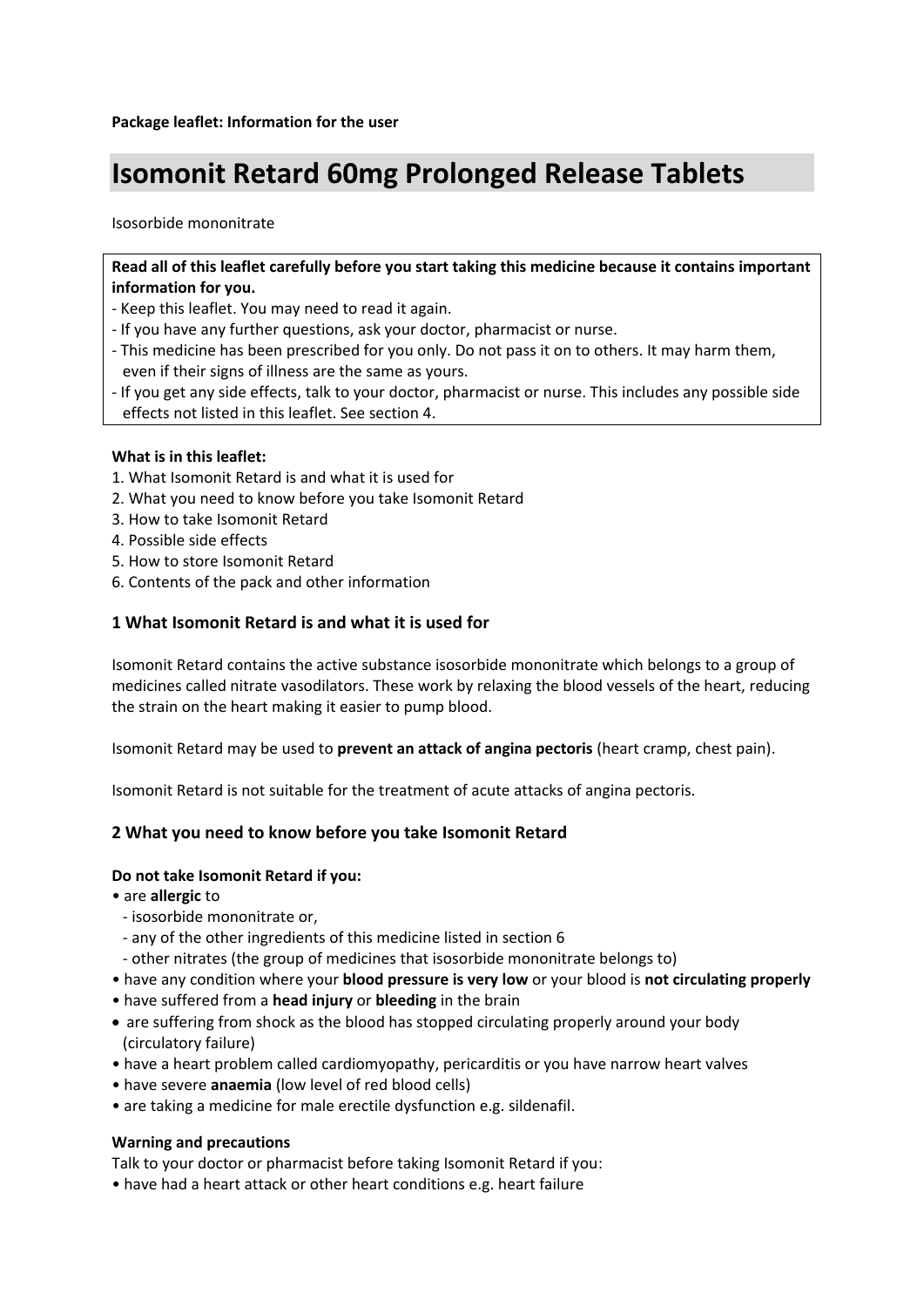- an **under-active thyroid gland**
- have a **very low body temperature** (hypothermia)
- suffer from **malnutrition**
- have severe **kidney** or **liver** problems

## **Children and adolescents**

Isomonit Retard should not be given to children

## **Other medicines and Isomonit Retard**

Tell your doctor or pharmacist if you are taking, have recently taken or might take any other medicines

Especially:

- medicines to treat high blood pressure such as **ACE inhibitors** (e.g. enalapril), **beta-blockers** (e.g. atenolol), **calcium channel blockers** (e.g. nifedipine) or **water tablets** (e.g. furosemide)
- **sildenafil, tadafil** or **vardenafil**, used to treat male erectile dysfunction, **must not be taken** if taking nitrate preparations such as Isomonit Retard
- **dihydroergotamine** used to treat migraines
- **alcohol**
- **NSAID** and **acetylsalicylic acid** may reduce the response of Isomonit Retard.

## **Isomonit Retard with food, drink and alcohol**

You are advised **not** to drink alcohol with this medicine.

## **Pregnancy, breast-feeding and fertility**

If you are pregnant or breast-feeding, think you may be pregnant or are planning to have a baby, ask your doctor or pharmacist for advice before taking this medicine.

#### **Driving and using machines**

You may experience side effects such as dizziness when taking Isomonit Retard. Do not drive or operate machinery if you are affected.

#### **Isomonit Retard contains lactose monohydrate**

If you have been told by your doctor that you have an intolerance to some sugars, contact your doctor before taking this medicinal product.

## **3 How to take Isomonit Retard**

Always take this medicine exactly as your doctor has told you. Check with your doctor or pharmacist if you are not sure.

Swallow the tablets **with water**, you can take them with or without food. You should take the daily dose in the morning.

# **The recommended dose is:**

Adults:

The usual starting dose is 1 tablet once daily. If necessary, your doctor may increase the dose to 2 tablets once daily.

#### Children and adolescents:

Isomonit Retard should not be given to children.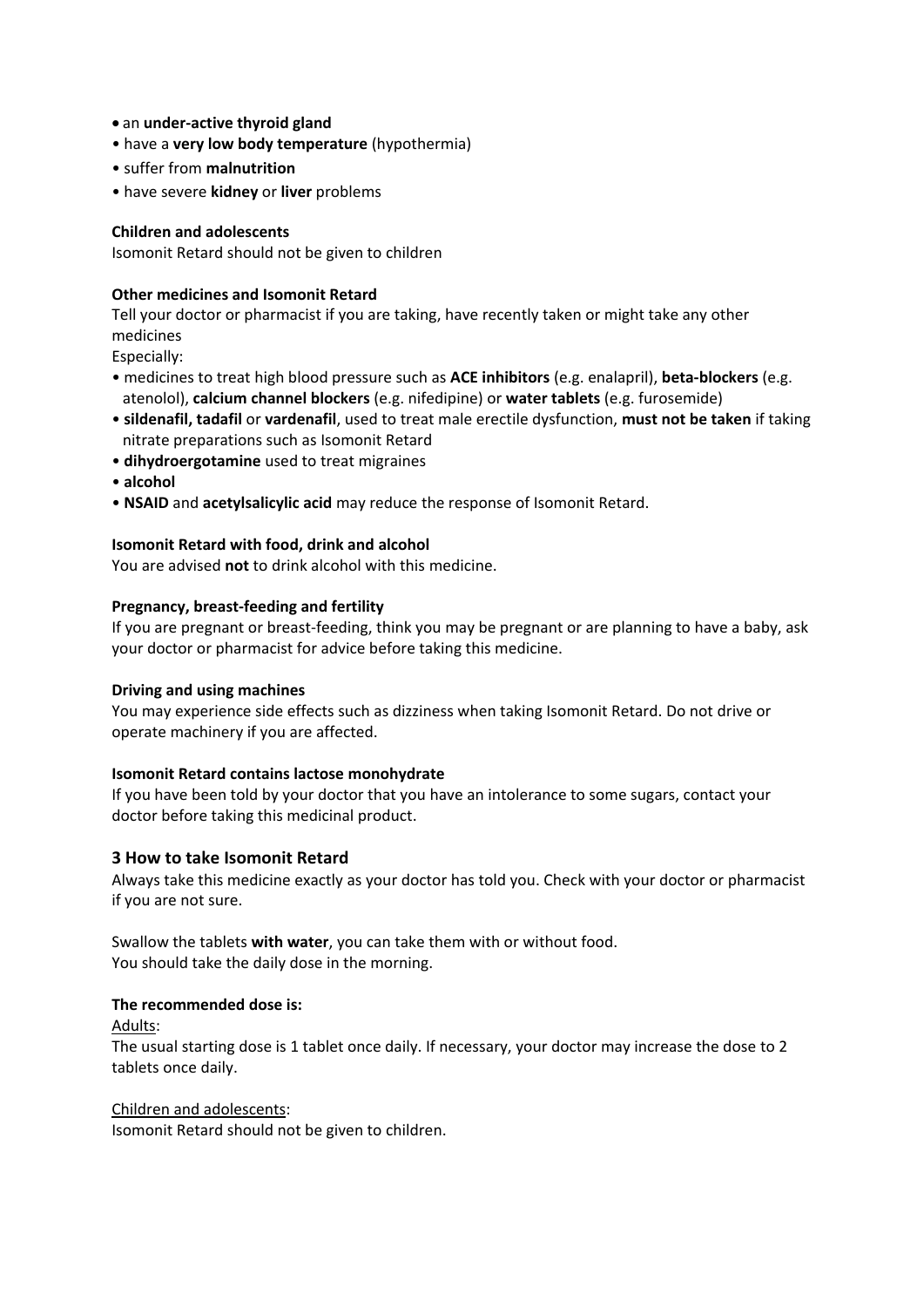In the event of an acute attack, sublingual or buccal glyceryl trinitrate tablets or spray should be used.

## **If you take more Isomonit Retard than you should**

- talk to a doctor or go to a hospital straightaway.
- take the medicine pack with you so that the doctor knows what you have taken.
- you may develop excitation, higher heartbeat, low blood pressure, flushing, cold perspiration, nausea, vomiting, vertigo, faint or pulsing headache.

#### **If you forget to take Isomonit Retard**

Do not take a double dose to make up for a forgotten dose. If you forget to take a dose take it as soon as you remember it and then take the next dose at the right time.

#### **If you stop taking Isomonit Retard**

Do not stop taking Isomonit Retard without talking to your doctor.

If you have any further questions on the use of this medicine, ask your doctor or pharmacist.

## **4 Possible side effects**

Like all medicines, this medicine can cause side effects, although not everybody gets them. At the start of treatment, some people may suffer from headaches, feeling sick or dizziness but these problems usually disappear with time.

## **Other side effects include:**

## **Common: may affect up to 1 in 10 people**

- low blood pressure. This may make you feel faint or dizzy.
- faster heartbeat
- headache
- feeling dizzy
- feeling sick

#### **Uncommon: may affect up to 1 in 100 people**

- vomiting
- diarrhoea

#### **Rare: may affect up to 1 in 1,000 people**

- rash
- fainting
- itching

#### **Very rare: may affect up to 1 in 10,000 people**

• muscle pain

#### **Reporting of side effects:**

If you get any side effects, talk to your doctor, pharmacist or nurse. This includes any possible side effects not listed in this leaflet. You can also report side effects directly via HPRA Pharmacovigilance, Earlsfort Terrace, IRL - Dublin 2; Tel: +353 1 6764971; Fax: +353 1 6762517. Website: www.hpra.ie; e-mail: medsafety@hpra.ie

By reporting side effects you can help provide more information on the safety of this medicine.